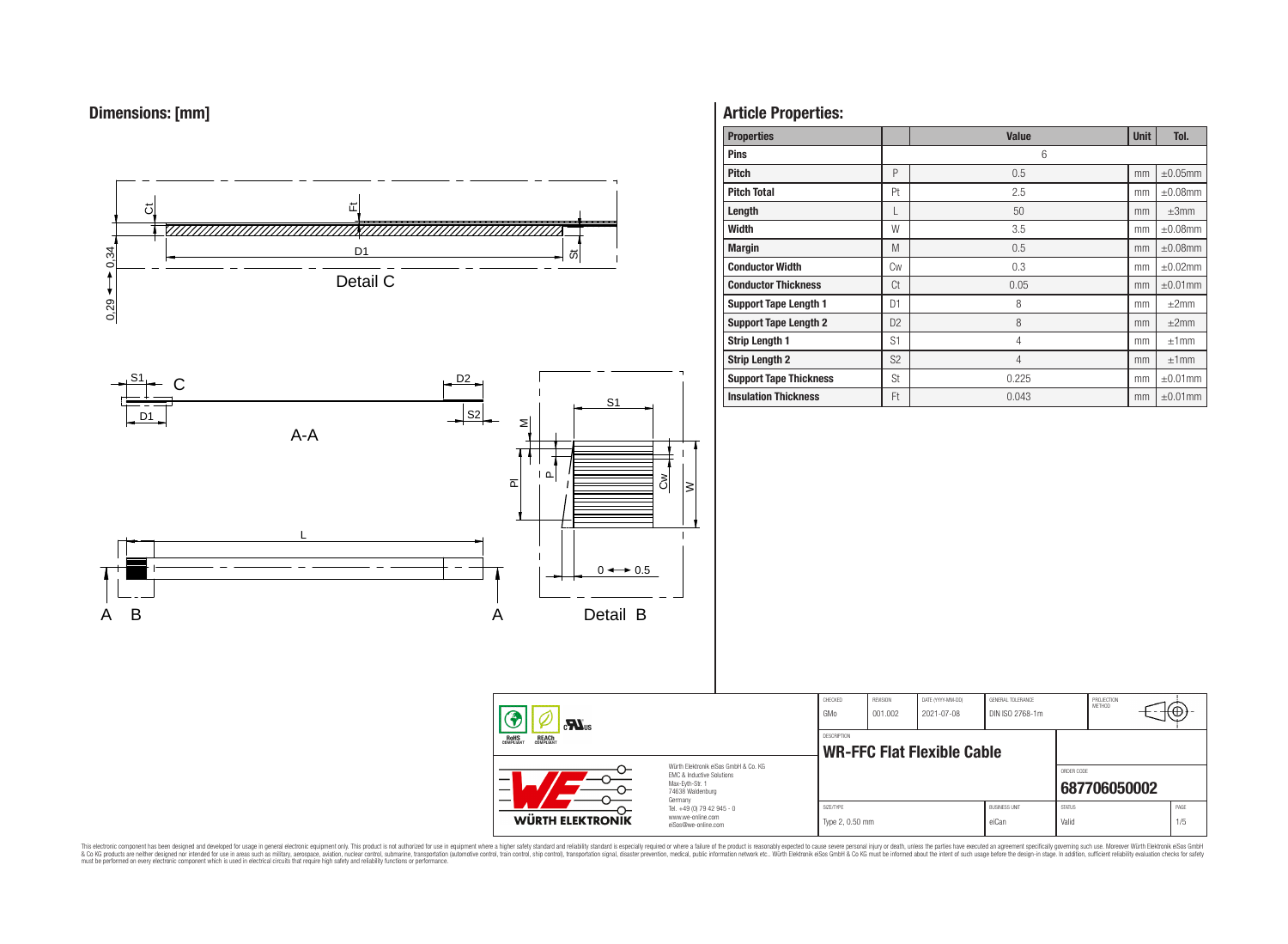# **Kind Properties:**

| --------- | nr<br>'atıng cycles<br>◡ |
|-----------|--------------------------|

# **Material Properties:**

| <b>Insulator Material</b> | PET (White) |
|---------------------------|-------------|
| <b>Tape Material</b>      | PET (Blue)  |
| Contact Material          | Copper      |
| <b>Contact Plating</b>    | Tin         |

# **General Information:**

| Operating Temperature                   | -30 up to $+105\text{ °C}$ |
|-----------------------------------------|----------------------------|
| <b>Heat Resistance</b>                  | 110 °C x 96 HRS            |
| <b>Flammability Rating according to</b> | UL SUB.758                 |
| <b>Moisture Resistance</b>              | 40 °C. 95 % RH x 96 HRS    |

# **Electrical Properties:**

| <b>Properties</b>            |           | <b>Test conditions</b> | <b>Value</b>    | <b>Unit</b> | Tol. |
|------------------------------|-----------|------------------------|-----------------|-------------|------|
| <b>Rated Current</b>         | ΙR        |                        | 0.5             | А           | max. |
| <b>Working Voltage</b>       |           |                        | 60              |             |      |
| <b>Insulation Resistance</b> | $R_{ISO}$ | 500 V (DC)             | 1000            | $M\Omega/m$ | min. |
| <b>Withstanding Voltage</b>  |           | min No Breakdown       | 500             | V(AC)       |      |
| <b>Conductor Resistance</b>  | R         |                        | $\mathsf{I}$ .4 | 0/m         | max. |
| <b>Contact Resistance</b>    | R         |                        | 20              | mΩ          | max. |

# **Mechanical Properties:**

| <b>Properties</b>              | <b>Test conditions</b> | <b>Value</b> | <b>Unit</b>   | Tol. |
|--------------------------------|------------------------|--------------|---------------|------|
| <b>Elongation of Insulator</b> |                        | 60           | $\frac{0}{0}$ | min. |
| <b>Tensile strength</b>        |                        | 35           | $N/mm^2$      | min. |
| <b>Flexing test</b>            | $180^\circ$            | 20           | Times         | min. |
| <b>Abrasion</b>                |                        | 10000        | Times         | min. |

# **Certification:**

| <b>REACh Approval</b> | Conform or declared [(EC)1907/2006] |
|-----------------------|-------------------------------------|
| cULus Approval        | E328849                             |

| <b>Packaging Properties:</b> |     |
|------------------------------|-----|
| Packaging                    | Bao |

| $\mathbf{r}$                                                                                                        |  | CHECKED<br>GMo               | <b>REVISION</b><br>001.002 | DATE (YYYY-MM-DD)<br>2021-07-08 | GENERAL TOLERANCE<br>DIN ISO 2768-1m |                        | PROJECTION<br><b>METHOD</b> | πΨ          |
|---------------------------------------------------------------------------------------------------------------------|--|------------------------------|----------------------------|---------------------------------|--------------------------------------|------------------------|-----------------------------|-------------|
| <b>ROHS</b><br>COMPLIANT<br><b>REACH</b><br>COMPLIANT                                                               |  | DESCRIPTION                  |                            | WR-FFC Flat Flexible Cable      |                                      |                        |                             |             |
| Würth Elektronik eiSos GmbH & Co. KG<br>FMC & Inductive Solutions<br>Max-Eyth-Str. 1<br>74638 Waldenburg<br>Germany |  |                              |                            |                                 |                                      | ORDER CODE             | 687706050002                |             |
| Tel. +49 (0) 79 42 945 - 0<br>www.we-online.com<br>WÜRTH ELEKTRONIK<br>eiSos@we-online.com                          |  | SIZE/TYPE<br>Type 2, 0.50 mm |                            |                                 | <b>BUSINESS UNIT</b><br>eiCan        | <b>STATUS</b><br>Valid |                             | PAGE<br>2/5 |

This electronic component has been designed and developed for usage in general electronic equipment only. This product is not authorized for subserved requipment where a higher selection equipment where a higher selection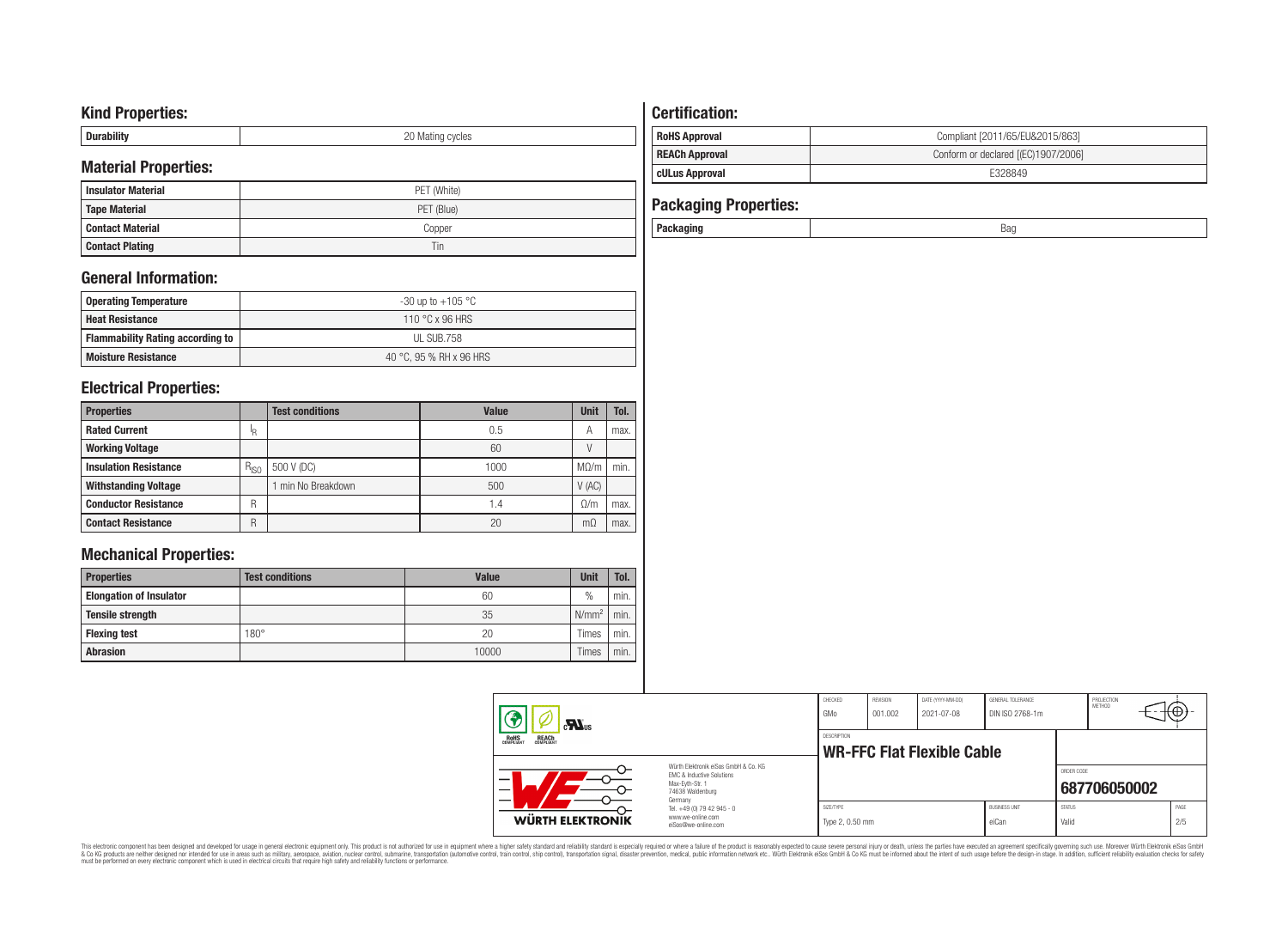

 $\equiv$ 

| <b>WÜRTH ELEKTRONIK</b>                    | www.we-online.com<br>eiSos@we-online.com                                                                 | Type 2, 0.50 mm    |          |                                   | eiCan                | Valid         |                      | 3/5   |
|--------------------------------------------|----------------------------------------------------------------------------------------------------------|--------------------|----------|-----------------------------------|----------------------|---------------|----------------------|-------|
|                                            | Germany<br>Tel. +49 (0) 79 42 945 - 0                                                                    | SIZE/TYPE          |          |                                   | <b>BUSINESS UNIT</b> | <b>STATUS</b> |                      | PAGE  |
|                                            | Würth Elektronik eiSos GmbH & Co. KG<br>EMC & Inductive Solutions<br>Max-Evth-Str. 1<br>74638 Waldenburg |                    |          |                                   |                      | ORDER CODE    | 687706050002         |       |
| OHS<br>Pliant<br><b>REACH</b><br>COMPLIANT |                                                                                                          | <b>DESCRIPTION</b> |          | <b>WR-FFC Flat Flexible Cable</b> |                      |               |                      |       |
| Ð<br>$\mathbf{M}$ <sub>us</sub>            |                                                                                                          | GMo                | 001.002  | 2021-07-08                        | DIN ISO 2768-1m      |               |                      | ⊤t⊕}- |
|                                            |                                                                                                          | CHECKED            | REVISION | DATE (YYYY-MM-DD)                 | GENERAL TOLERANCE    |               | PROJECTION<br>METHOD |       |

This electronic component has been designed and developed for usage in general electronic equipment only. This product is not authorized for subserved requipment where a higher selection equipment where a higher selection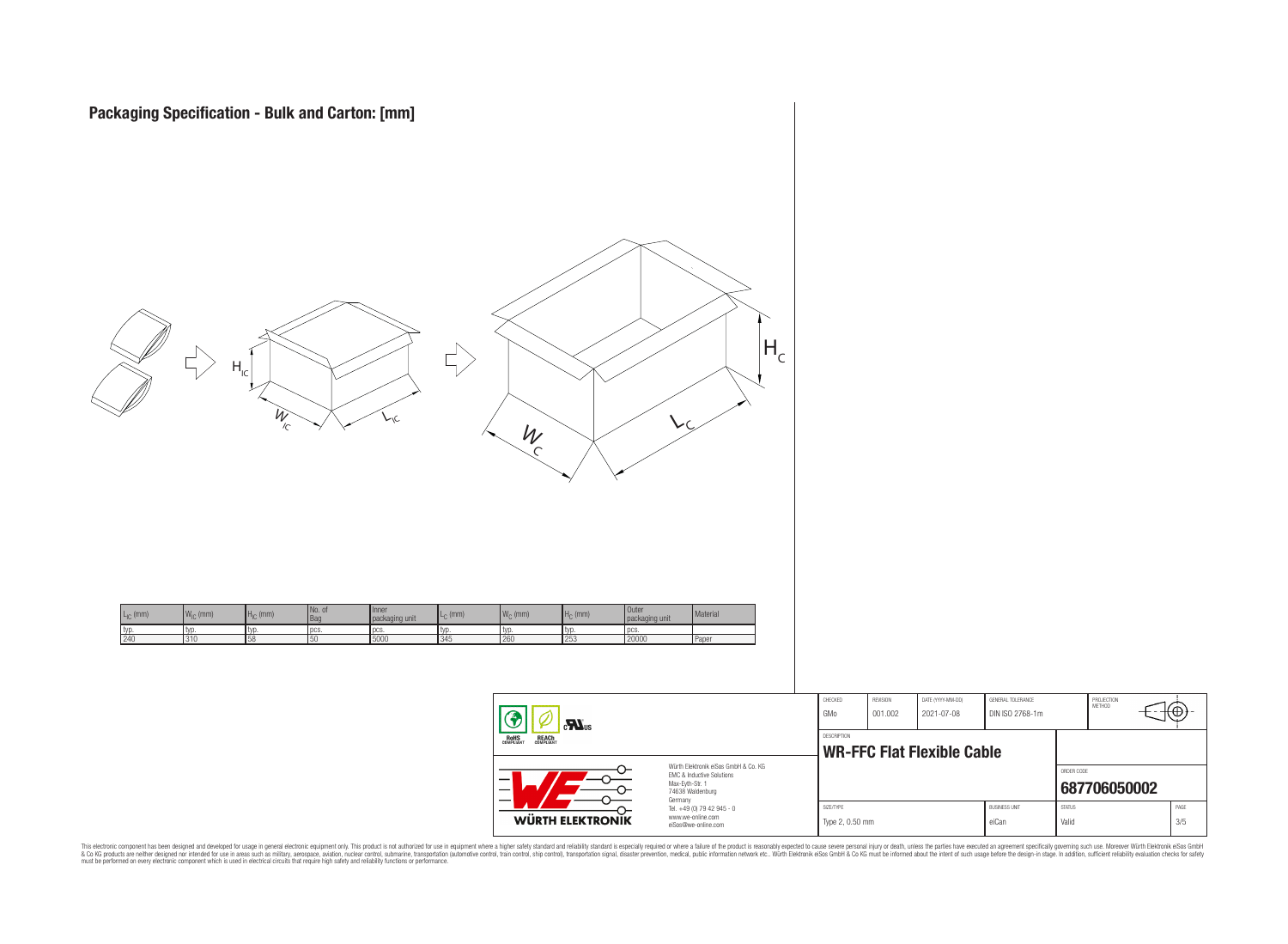# **Cautions and Warnings:**

# **The following conditions apply to all goods within the product series of the Connectors of Würth Elektronik eiSos GmbH & Co. KG:**

#### **General:**

- This mechanical component is designed and manufactured for use in general electronic equipment.
- Würth Elektronik must be asked for written approval (following the PPAP procedure) before incorporating the components into any equipment in fields such as military, aerospace, aviation, nuclear control, submarine, transportation (automotive control, train control, ship control), transportation signal, disaster prevention, medical, public information network, etc. where higher safety and reliability are especially required and/or if there is the possibility of direct damage or human injury.
- Mechanical components that will be used in safety-critical or high-reliability applications, should be pre-evaluated by the customer.
- The mechanical component is designed and manufactured to be used within the datasheet specified values. If the usage and operation conditions specified in the datasheet are not met, the component may be damaged or dissolved.
- Do not drop or impact the components, the component may be damaged.
- Prevent any damage or scratches on the component, especially on the actuator.
- Direct mechanical impact to the product shall be prevented (e.g overlapping of the PCB's).
- Würth Elektronik products are qualified according to international standards, which are listed in each product reliability report. Würth Elektronik does not warrant any customer qualified product characteristics beyond Würth Elektroniks' specifications, for its validity and sustainability over time.
- The responsibility for the applicability of the customer specific products and use in a particular customer design is always within the authority of the customer. All technical specifications for standard products do also apply to customer specific products.
- The mechanical component is designed to be used along with Würth Elektronik counterparts and tools. Würth Elektronik cannot ensure the reliability of these components while being used with other products.

#### **Product Specific:**

#### **Soldering:**

- The solder profile must comply with the technical product specifications. All other profiles will void the warranty.
- All other soldering methods are at the customers' own risk.

#### **Cleaning and Washing:**

- Washing agents used during the production to clean the customer application might damage or change the characteristics of the component, body, pins and termination. Washing agents may have a negative effect on the long-term functionality of the product.
- Using a brush during the cleaning process may deform function relevant areas. Therefore, we do not recommend using a brush during the PCB cleaning process.

#### **Potting and Coating:**

• If the product is potted in the customer application, the potting material might shrink or expand during and after hardening. Shrinking could lead to an incomplete seal, allowing contaminants into the components. Expansion could damage the components. We recommend a manual inspection after potting or coating to avoid these effects.

#### **Storage Conditions:**

- A storage of Würth Elektronik products for longer than 12 months is not recommended. Within other effects, the terminals may suffer degradation, resulting in bad solderability. Therefore, all products shall be used within the period of 12 months based on the day of shipment.
- Do not expose the components to direct sunlight.
- The storage conditions in the original packaging are defined according to DIN EN 61760-2.
- The storage conditions stated in the original packaging apply to the storage time and not to the transportation time of the components.

#### **Packaging:**

• The packaging specifications apply only to purchase orders comprising whole packaging units. If the ordered quantity exceeds or is lower than the specified packaging unit, packaging in accordance with the packaging specifications cannot be ensured.

#### **Handling:**

- Do not repeatedly operate the component with excessive force. It may damage or deform the component resulting in malfunction.
- In the case a product requires particular handling precautions, in addition to the general recommendations mentioned here before, these will appear on the product datasheet
- The temperature rise of the component must be taken into consideration. The operating temperature is comprised of ambient temperature and temperature rise of the component.The operating temperature of the component shall not exceed the maximum temperature specified.

These cautions and warnings comply with the state of the scientific and technical knowledge and are believed to be accurate and reliable. However, no responsibility is assumed for inaccuracies or incompleteness.

| $\sum_{s}$                                                                                                                    |                                                                        | CHECKED<br>GMo               | REVISION<br>001.002 | DATE (YYYY-MM-DD)<br>2021-07-08   | GENERAL TOLERANCE<br>DIN ISO 2768-1m |                        | PROJECTION<br>METHOD | ι₩          |
|-------------------------------------------------------------------------------------------------------------------------------|------------------------------------------------------------------------|------------------------------|---------------------|-----------------------------------|--------------------------------------|------------------------|----------------------|-------------|
| <b>ROHS</b><br>COMPLIANT<br><b>REACH</b><br>COMPLIANT                                                                         |                                                                        | DESCRIPTION                  |                     | <b>WR-FFC Flat Flexible Cable</b> |                                      |                        |                      |             |
| Würth Elektronik eiSos GmbH & Co. KG<br>EMC & Inductive Solutions<br>-<br>Max-Eyth-Str. 1<br>—<br>74638 Waldenburg<br>Germany |                                                                        |                              |                     |                                   |                                      | ORDER CODE             | 687706050002         |             |
| <b>WÜRTH ELEKTRONIK</b>                                                                                                       | Tel. +49 (0) 79 42 945 - 0<br>www.we-online.com<br>eiSos@we-online.com | SIZE/TYPE<br>Type 2, 0.50 mm |                     |                                   | <b>BUSINESS UNIT</b><br>eiCan        | <b>STATUS</b><br>Valid |                      | PAGE<br>4/5 |

This electronic component has been designed and developed for usage in general electronic equipment only. This product is not authorized for use in equipment where a higher safety standard and reliability standard si espec & Ook product a label and the membed of the seasuch as marked and as which such a membed and the such assume that income in the seasuch and the simulation and the such assume that include to the such a membed and the such